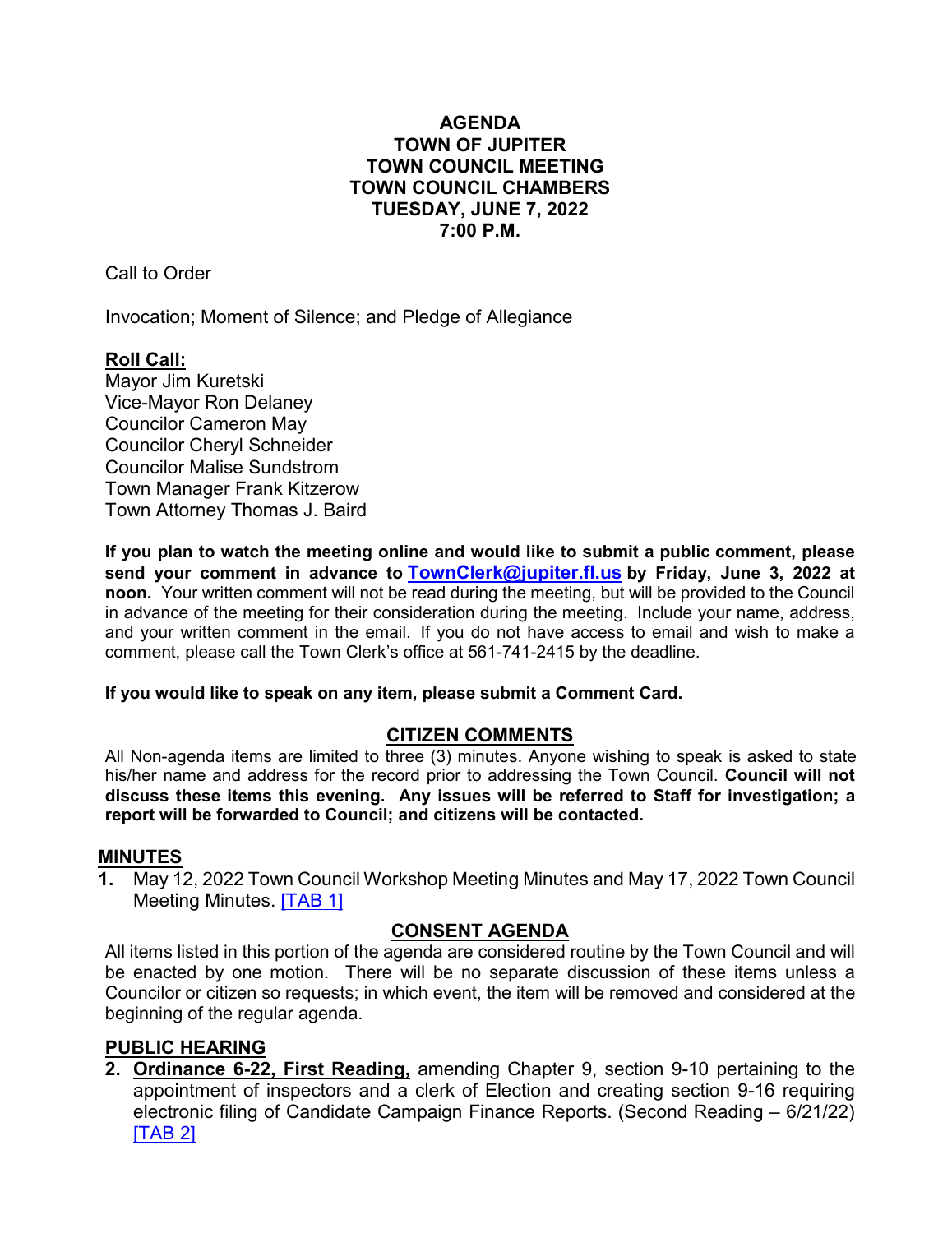TC Agenda Page 2 June 7, 2022

### **CONSENT AGENDA**

### **PUBLIC BUSINESS**

- **3.** Approving Town Council First Budget Workshop Meeting, Thursday, June 23, 2022 at 6:00 PM. #
- **4. Resolution 44-22,** Authorizing the use of \$9 million from the One-Cent Surtax fund for the construction of the new town hall. [\[TAB 4\]](http://www.jupiter.fl.us/documentcenter/view/30076)
- **5. Resolution 45-22,** Authorizing the use of a bridge loan from General Fund to the Surtax fund to provide temporary funding in the amount of \$6 million for the construction of the new town hall building. [\[TAB 5\]](http://www.jupiter.fl.us/documentcenter/view/30077)
- **6. Resolution 53-22, Vision Zero,** Establishing a goal to eliminate roadway and railway traffic fatalities and the reduction of serious injuries due to traffic accidents with in the Town boundaries. [\[TAB 6\]](http://www.jupiter.fl.us/documentcenter/view/30083)
- **7. Resolution 58-22,** Approving a contract for consulting services from Center for Public Safety Management LLC (CPSM) to review the Fire and EMS services within the Town in the amount of \$72,500 with \$7,500 for travel contingency. [\[TAB 7\]](http://www.jupiter.fl.us/documentcenter/view/30078)
- **8.** Approving the purchase and installation of a metal telecommunication pole to mount necessary public safety radio communication equipment in the amount of \$128,000. **ITAB 81**
- **9.** Approving the use of State Forfeiture funds for a donation to the Jupiter Community High School Criminal Justice Academy in the amount of \$3,000. **[\[TAB](http://www.jupiter.fl.us/documentcenter/view/30080) 9]**

### **PRESENTATION**

- **10.**History of the Jupiter Area Traffic Study and Indiantown Road Corridor Master Plan. [\[TAB 10\]](http://www.jupiter.fl.us/documentcenter/view/30084)
- **11.**Jupiter Area Traffic Study 2022 Update and Long-Term Traffic Concurrency Assessments of the potential developments along Island Way. [\[TAB 11\]](http://www.jupiter.fl.us/documentcenter/view/30085)

## **REPORTS TOWN ATTORNEY TOWN MANAGER TOWN COUNCIL – LIAISON REPORTS AND COMMENTS**

# **ADJOURNMENT**

#### **Town Council Future Meetings**

June 21, 2022, 7PM, Town Council Meeting – Town Council Chambers June 23, 2022, 6PM, Town Council Budget Workshop Meeting – Town Council Chambers

NOTICE

Town Council and CRA Meetings are now webcasted real-time and viewable on your computer or mobile device. [www.jupiter.fl.us/Live](http://www.jupiter.fl.us/Live)